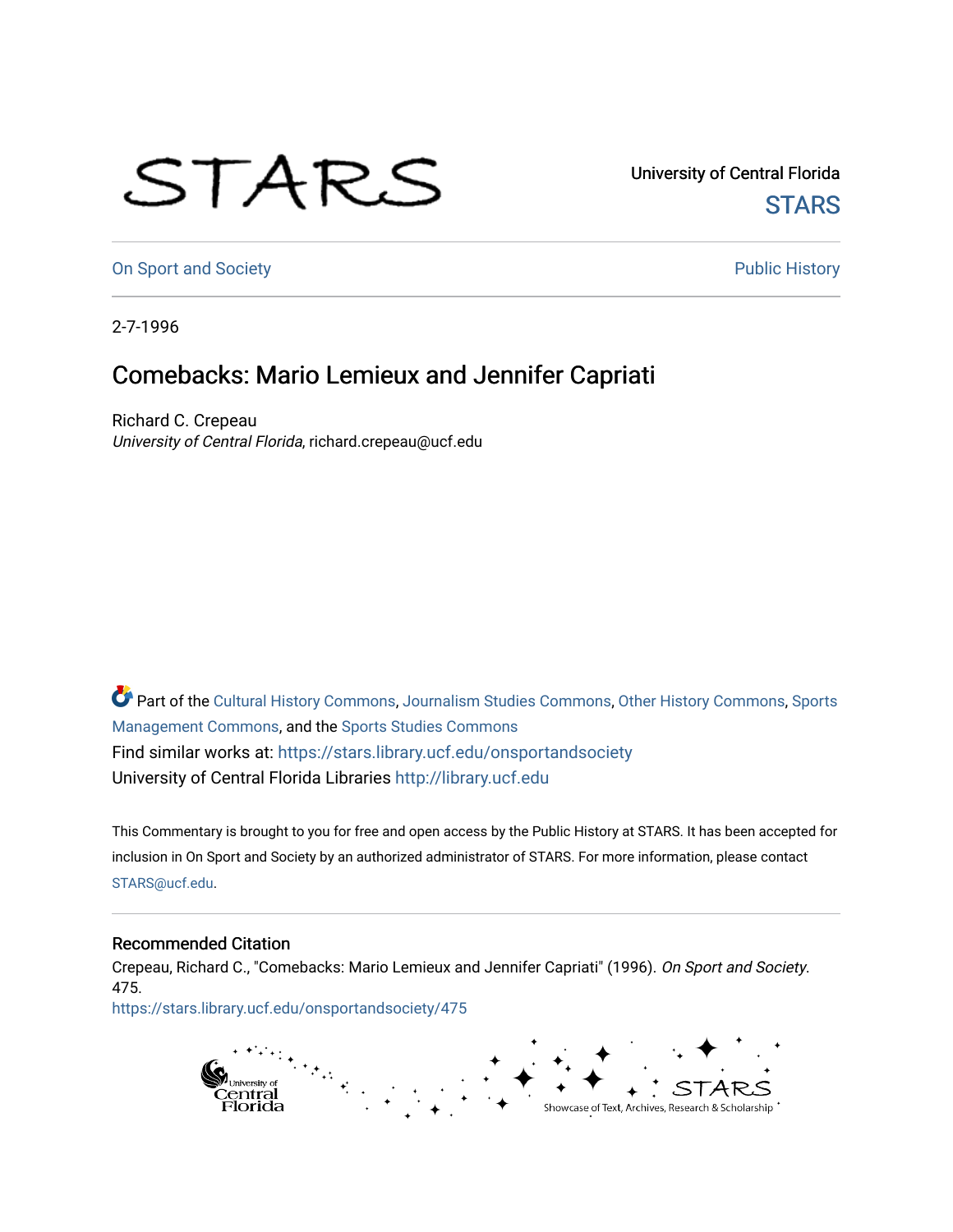## SPORT AND SOCIETY FOR ARETE February 7, 1996

It is the season for comebacks. The return of Magic Johnson to the Lakers last week was certainly the biggest news since the return of Michael Jordan to the Bulls last year. Thus far Johnson has been impressive in his Laker uniform, while Michael has been leading the Bulls to one of the greatest seasons in NBA history. Both comebacks seem to be successful and both are great sports stories.

There has been another comeback that has been even more impressive, and a fourth that is about to begin.

Last season Mario Lemieux did not play hockey. In the previous season Lemieux had been diagnosed with Hodgkin's disease and it was doubtful whether he would ever play hockey again. Following radiation treatments Lemieux was left in a weakened condition and even after several months of recovery he was still too weak to execute normal everyday tasks. Not surprisingly Lemieux retired from hockey.

Now two years after his original diagnosis there are very few signs that Super Mario has been through a battle for, if not his life, certainly his career. Today Lemieux is once again the greatest player in hockey and being compared to Wayne Gretzky, who is the greatest to ever put on skates.

To see him play it's impossible to detect any difference between the Mario Lemieux of two or three years ago, and the Lemieux of today, expect today's Lemieux is better. In addition to recovering from the radiation treatments and having the Hodgkin's disease in remission, Lemieux is in better physical shape today than at any time in his life. The back problems that plagued him during his career have been overcome by physical therapy, after two surgeries had failed.

Before the season started the statistics showed that Mario Lemieux had the highest career goals per game average, and that he was second to Wayne Gretzky in assists per game and points per game. This season he has done nothing but improve on those numbers. Through his first 44 games he had 45 goals, 65 assists, 110 points, and led the league in each category.

Lemieux's return was to be tempered with days off to avoid some back-to-back games, but at mid-season he had only missed six and had seldom missed a shift on the ice. If this was happening in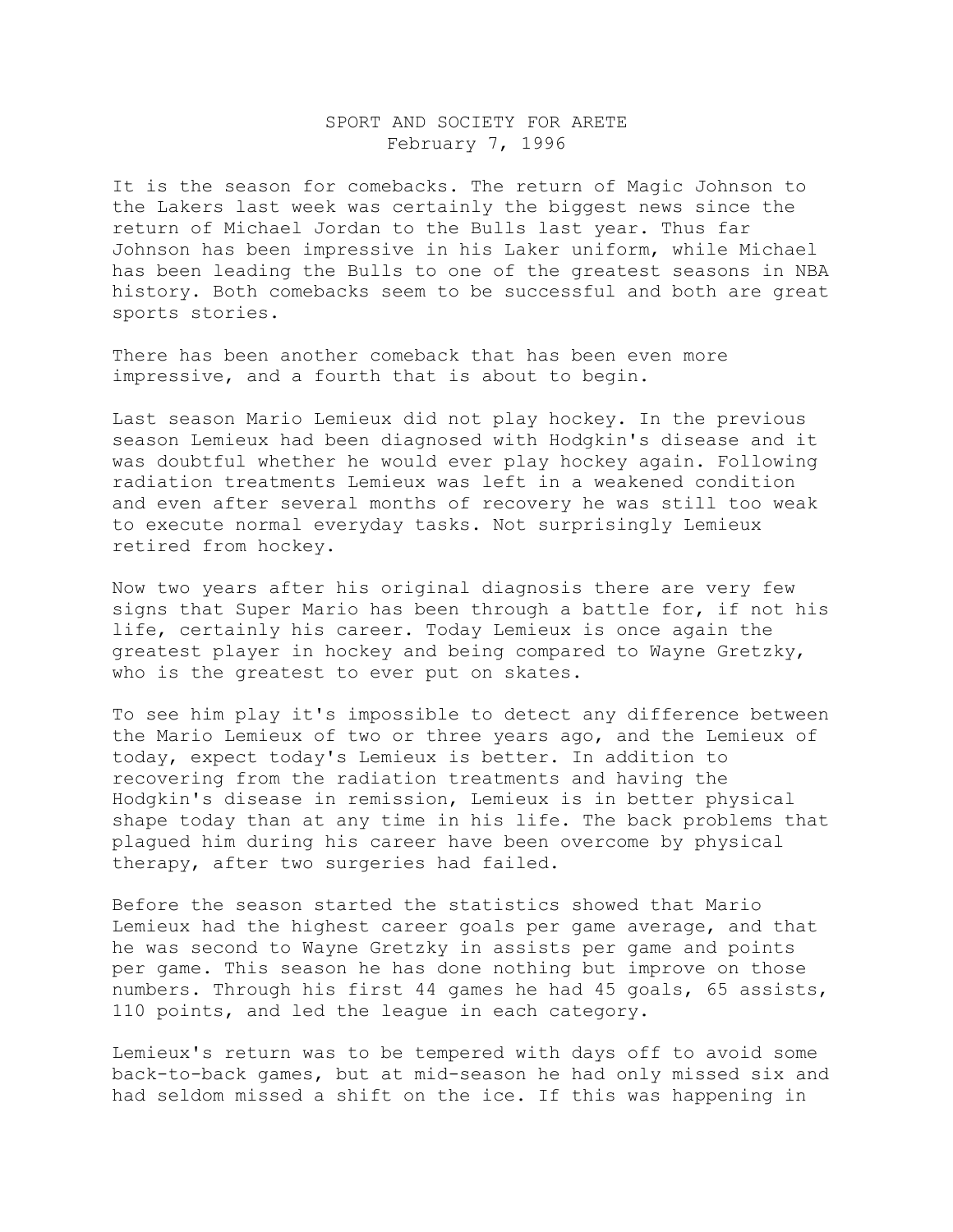any other sport Lemieux's remarkable accomplishment would be regarded as the greatest sports story of the decade. It is hard to believe that it has gotten as little attention as it has, and the hope is that Mario Lemieux's story will get both the national and international attention it deserves.

The other comeback that is about to begin in Paris is that of Jennifer Capriati. Still only nineteen years old, although turning twenty next month, Capriati's story is all too familiar to women's tennis where burnout seems almost as frequent as tennis elbow.

Capriati dropped out of the tennis tour after losing in the first round of the U.S. Open in 1993 in the midst of much comment on her weight, not exactly a confidence builder for a teenager.

Since leaving the tour in 1993 Jennifer Capriati's life has been a slide from one problem to another. She has had elbow surgery, been through two drug rehabilitation programs, dropped out of high school, ran away from home, been arrested for shoplifting in Tampa, and been arrested for possession of marijuana in a drug raid.

Her career before the crash was storybook. At age thirteen she reached the finals in her first pro tournament. At age fourteen she was the youngest player ever to reach a Grand Slam semifinal and followed that up by being the youngest player to win a match at Wimbledon, and at age fifteen was the youngest player to reach a Wimbledon semi-final. In 1992 she won a Olympic Gold Medal.

It was estimated that Capriati was earning about \$5M a year from tennis endorsements, and nearly a million in competition. But all was not well. Pressures from family and from the public led her early on to talk about burnout. Many times before it actually happened, she talked of leaving the tour. And finally it all came apart.

Now at the old age of nearly twenty Jennifer Capriati begins her comeback. Perhaps she can turn to Michael, Magic or Mario for inspiration. Perhaps she will make it and if she does it will offer some hope.

Unfortunately the tennis courts, gymnastic mats, and ice rinks of America are littered with the wreckage of little girls, and comebacks from this social disease have been rare.